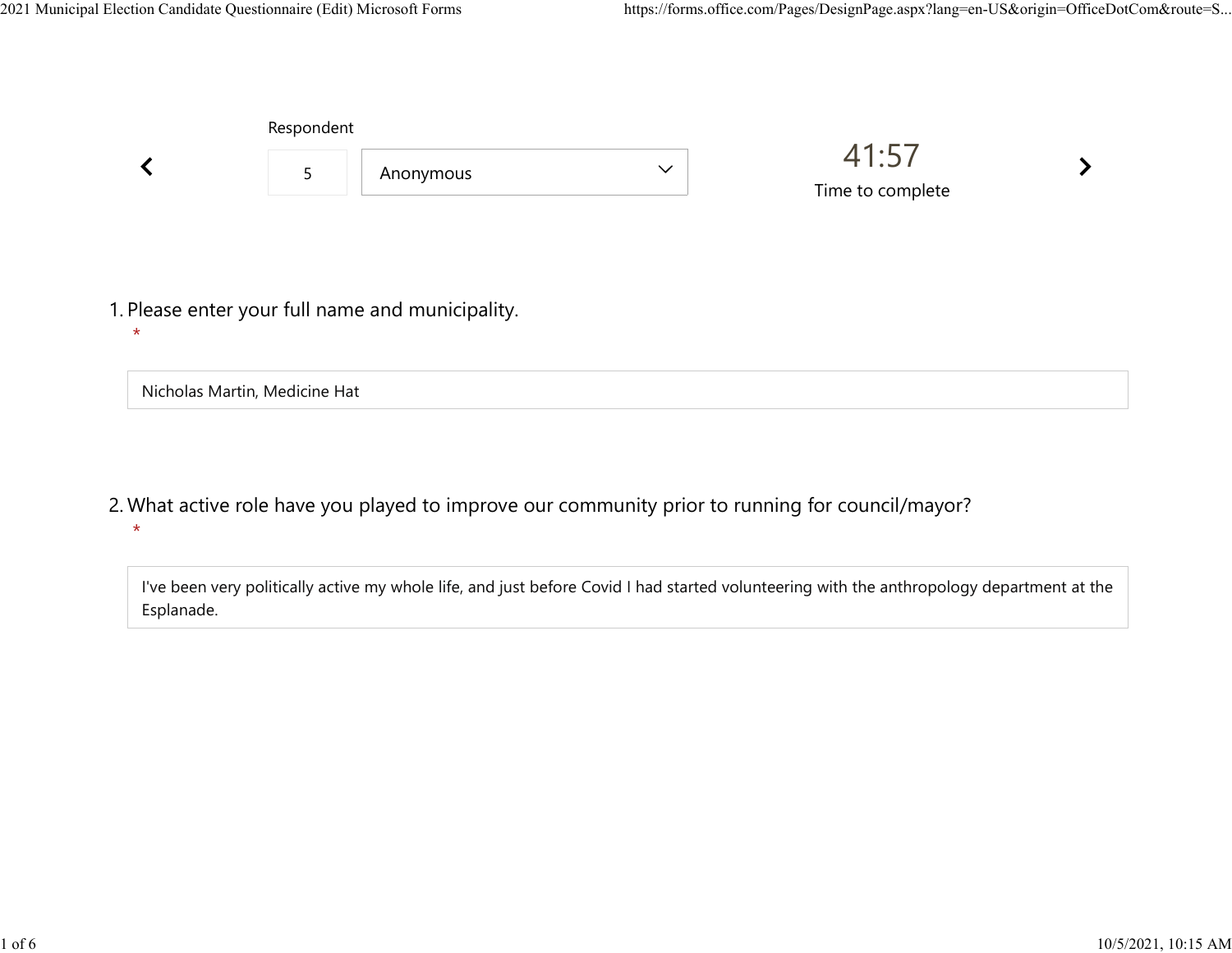$\star$ 

What initiatives would you propose to improve tourism, investment attraction and development to our 3. municipality and region and support business recovery during/after the pandemic? \* 2021 Municipal Election Candidate Questionnaire (Edit) Microsoft Forms https://forms.office.com/Pages/DesignPage.aspx?lang=en-US&origin=OfficeDotCom&route=S...<br>2 Mhat initiatives would you propose to improve tourism invest

> A mixed Heritage Festival and Pop-Culture Exhibition called Victorian Days and Saamis City Steam Con. The Heritage days will lean into the city's Victorian and Frontier heritage and the exhibition will follow suit by focusing on the "Steam Punk" genre of Science Fiction & Fantasy (Avatar the last Airbender, Castle in the Sky, League of Extraordinary Gentlemen, to name a few examples from the genre.)

4. In Medicine Hat, businesses pay a higher proportion of property taxes compared to the residential sector.  Medicine Hat's tax gap of 2.35% is one of the highest in Alberta.  What is your position on the current approach to taxation and your thoughts on potential strategies to narrow this gap?  $\star$ 

I believe building a university, fighting sprawl & encouraging vertical development, and a "six-sigma" approach to city management will all help combat this cities bloated tax burden both on businesses and residents.

5. If elected, what specific steps would you take to encourage & promote entrepreneurship within the region?

Building a university would make a much larger skilled workforce available for entrepreneurs to capitalize on and is the main reason for getting it built. Our most skilled youth leave the city to attend university elsewhere and, for the most part, they do not come back.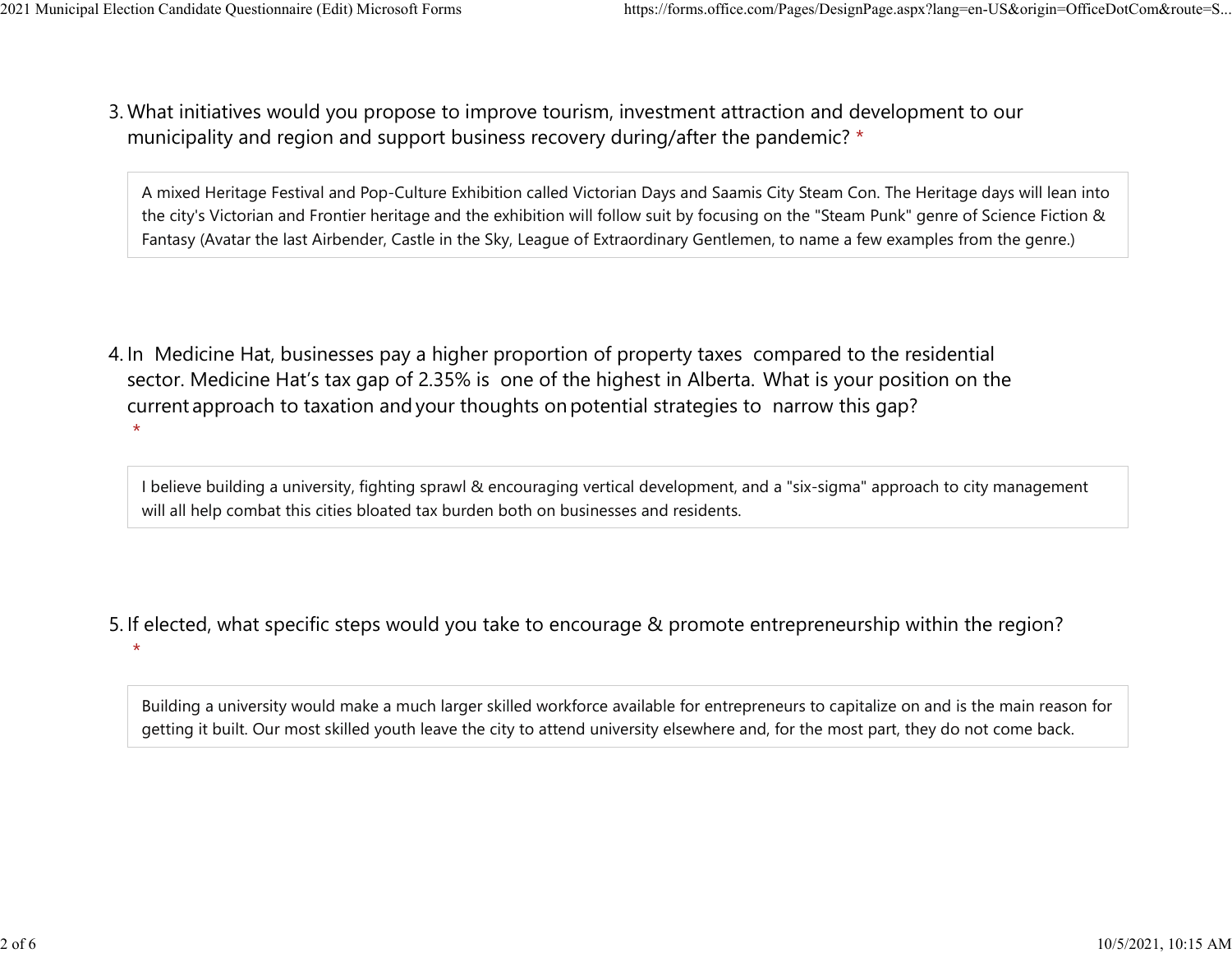- What is your stance on COVID-19 related laws that mandate requirements, including masks and vaccine 6. passports? 2021 Municipal Election Candidate Questionnaire (Edit) Microsoft Forms https://forms.office.com/Pages/DesignPage.aspx?lang=en-US&origin=OfficeDotCom&route=S...<br>6 Mhat is vour stance on COVID-19 related laws that mandate re
	- $\star$

Honestly, each situation/wave is different. The vaccine changed the game, and while at first I supported contact tracing and enforced quarantine over mask mandates and shutdowns, currently for the 4th wave I am in support of mask mandates and a shutdownexemption program to keep the unvaccinated safe. As the pandemic evolves so will the best policies to fight it, and as your councillor I will be on top of that with constant vigilance examining the "big data" and "best practices" from around the world.

- What is your plan for publicly-funded services (examples would include Medicine Hat Public Library, power plant, 7. facilities) if elected?
	- $\star$

I'm a huge supporter of the library both personally and ideologically, the value it brings to our community is, quite literally, immeasurable. I think a second, southside campus is long overdue and would work to secure provincial and federal grants to make that happen. In regards to the power plant, privatization of city assets, like the power plant, is under almost any circumstances terrible management that is putting short term "pat ourselves on the back" goals ahead of the long term prosperity of the city. As a Power Engineer who consulted on the commissioning of the NWR refinery, I believe I am the best candidate when it comes to all infrastructure, but most especially energy infrastructure.

8. How important is it for our region to have a local Community College? What specific steps could the municipality do to work better with Medicine Hat College to provide ongoing opportunities for future learners?  $\star$ 

The Medicine Hat College is an incredibly critical institution in our community. Without it, the city probably wouldn't survive the coming century. Without a University it still might not. Cities generate wealth because they bring together, in close proximity, skilled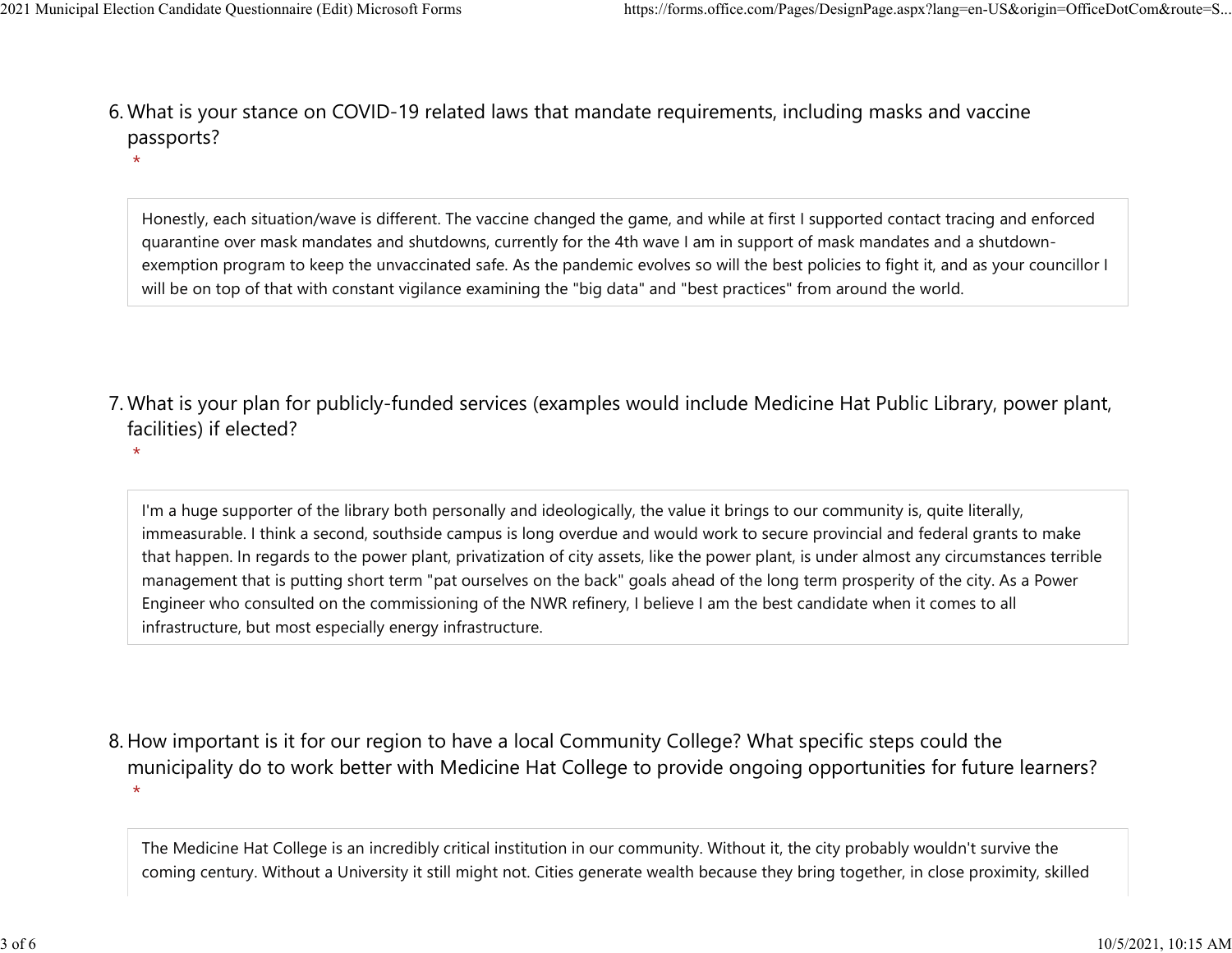$\star$ 

workers from many different fields for entrepreneurs to capitalize on. To face the coming century we're going to need data scientists, statisticians, agricultural and medical researchers, and engineers to encourage economic growth and political scientists, philosophers, lawyers and MBAs to lead the city into the future. 2021 Municipal Election Candidate Questionnaire (Edit) Microsoft Forms https://forms.office.com/Pages/DesignPage.aspx?lang=en-US&origin=OfficeDotCom&route=S...<br>workers from many different fields for entrepreneurs to capita

## 9. How will you attract newcomers to the district and address the needs for a skilled workforce? \*

By building a University, by taking my democratic mandate from the voters of this city to the Provincial and Federal governments. Alberta has outpaced Ontario in growth since the millenium and while they've broken ground on three new University facilities in that time Alberta hasn't since the 70s. The money is there, I'm going to ensure the government spends it here.

10. What is your stance on the importance of mental health & wellness support in our region? What ideas, implementations, and initiatives would you put forward to improve the overall mental health & wellbeing of our community?

Mental health is one of the greatest threats facing our society today. Personally, my own research in the field of philosophy has led me to a couple conclusions. First, that we simply spend too much time alone/isolated. We are a social species, and sprawl (Medicine Hat is larger than Manhattan) is incredibly detrimental to our health. Furthermore, if we keep encouraging sprawl taxes are going nowhere but up; it is a simple matter of economics of scale. Secondly, people, in many cases, just need someone to talk to, and not to knock professionals in the field at all, but, for most people, that doesn't need to be a professional who charges a three-figure hourly fee. Whether it's Pastors at your local church, or "social workers" at your Alberta "health home", local government needs to adopt a paternal attitude and put more effort into putting people in touch with the existing services they need.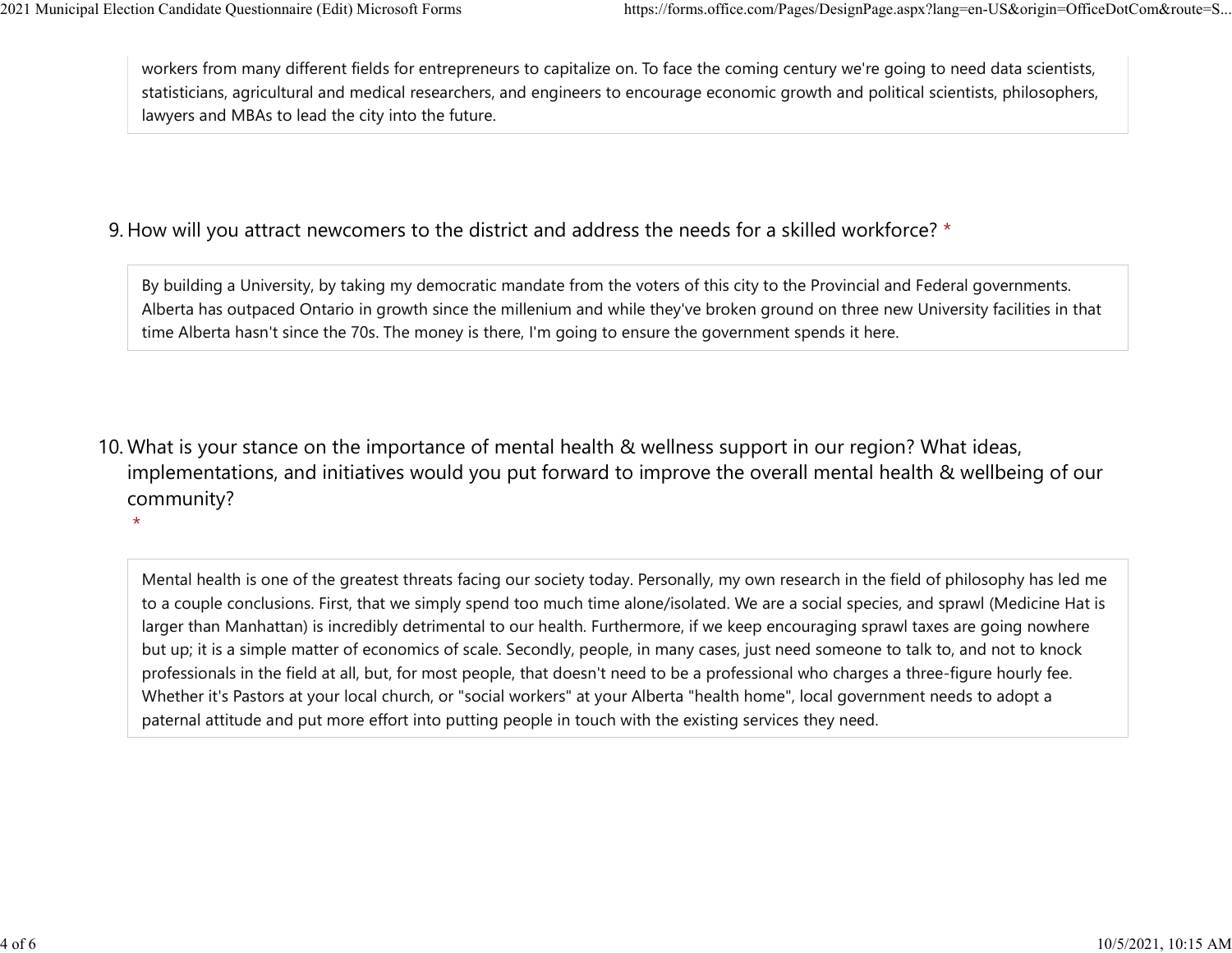$\star$ 

 $\star$ 

\*

11. How will you further diversity and inclusion initiatives in our region, as it relates to each of the pillars in the Chamber's Vote Prosperity Platform: https://www.medicinehatchamber.com/voteprosperity2021/ (https://www.medicinehatchamber.com/voteprosperity2021/)  $\star$ 2021 Municipal Election Candidate Questionnaire (Edit) Microsoft Forms https://forms.office.com/Pages/DesignPage.aspx?lang=en-US&origin=OfficeDotCom&route=S...<br>11 How will you further diversity and inclusion initiatives in

> I feel a University would do a lot, more even than any other proposal perhaps, for diversity and inclusion in this city, and addresses each of your pillars. With students coming from out of the city and out of the country, diversity is increased in every field. I hope the oral section of the interview has time to talk about the Vote Prosperity platform in depth.

12. On a municipal level, how do you intend to address climate change and pollution?

Both by fighting sprawl and by utilizing smart, six sigma style management practices based in efficiency.

13. What strategies will you use to communicate and engage with the community and remain accountable to the citizens?

I'm a millennial, so you can @ me any time. I intend to be very engaged with the voters via social media.

14. Are there any other issues you wish to address or highlight that were not mentioned in the questions above?